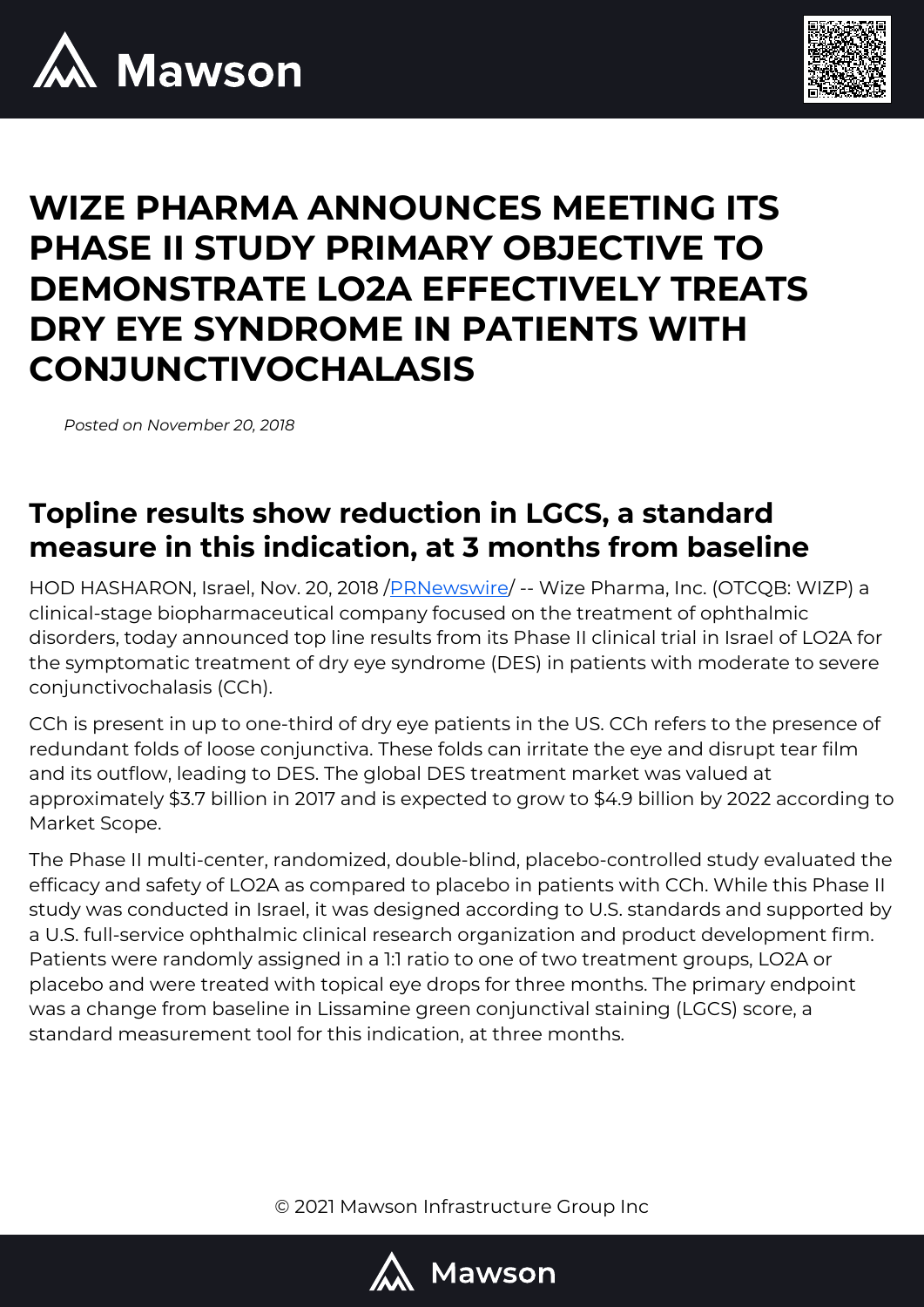



The top line results describe analysis of the primary endpoint, defined as the reduction in Lissamine green conjunctival staining (LGCS) score from baseline to 3 months. The originally planned primary analysis was based upon recruitment of a sample size of 62 patients. Analysis was performed on the 49 fully evaluable patients using a mixed model with repeated measures (MMRM) and utilized all post baseline observations, (1-month and 3 month follow-ups) demonstrating statistical significance between the LO2A group and the placebo group (P=0.0079).

The planned primary endpoint analysis compared average reduction in LGCS score from baseline to three months. This analysis also demonstrated a strong trend towards significance (P=0.0713) with average reduction in LGCS score between baseline and 3 months of -3.5 and -1.6 in the LO2A and placebo groups, respectively.

The Company expects the full statistical report to be published as soon as the statistical results and conclusion are available and approved.

"We are very pleased with these top line results and we look forward to analyzing the full results. We believe the full results from this study, will support our clinical development path and provide firm basis for presentation and discussions with the FDA for the approval pathway of LO2A in the U.S. and additional countries," stated Wize's Chairman, Noam Danenberg.

LO2A is already approved for DES in CCh patients in Hungary.

# **About Dry Eye Syndrome (DES) and Conjunctivochalasis (CCh)**

DES is caused by the reduced production and/or improper quality of tear film. Conjunctivochalasis (CCh) is present in up to one-third of dry eye patients in the US. CCh refers to the presence of redundant folds of loose conjunctiva. These folds can irritate the eye and disrupt tear film and its outflow, leading to DES.

### **About Wize**

Wize Pharma, Inc. is a clinical-stage biopharmaceutical company currently focused on the treatment of ophthalmic disorders, including DES. Wize has in-licensed certain rights to market, sell and distribute a formula known as LO2A, a drug developed for the treatment of

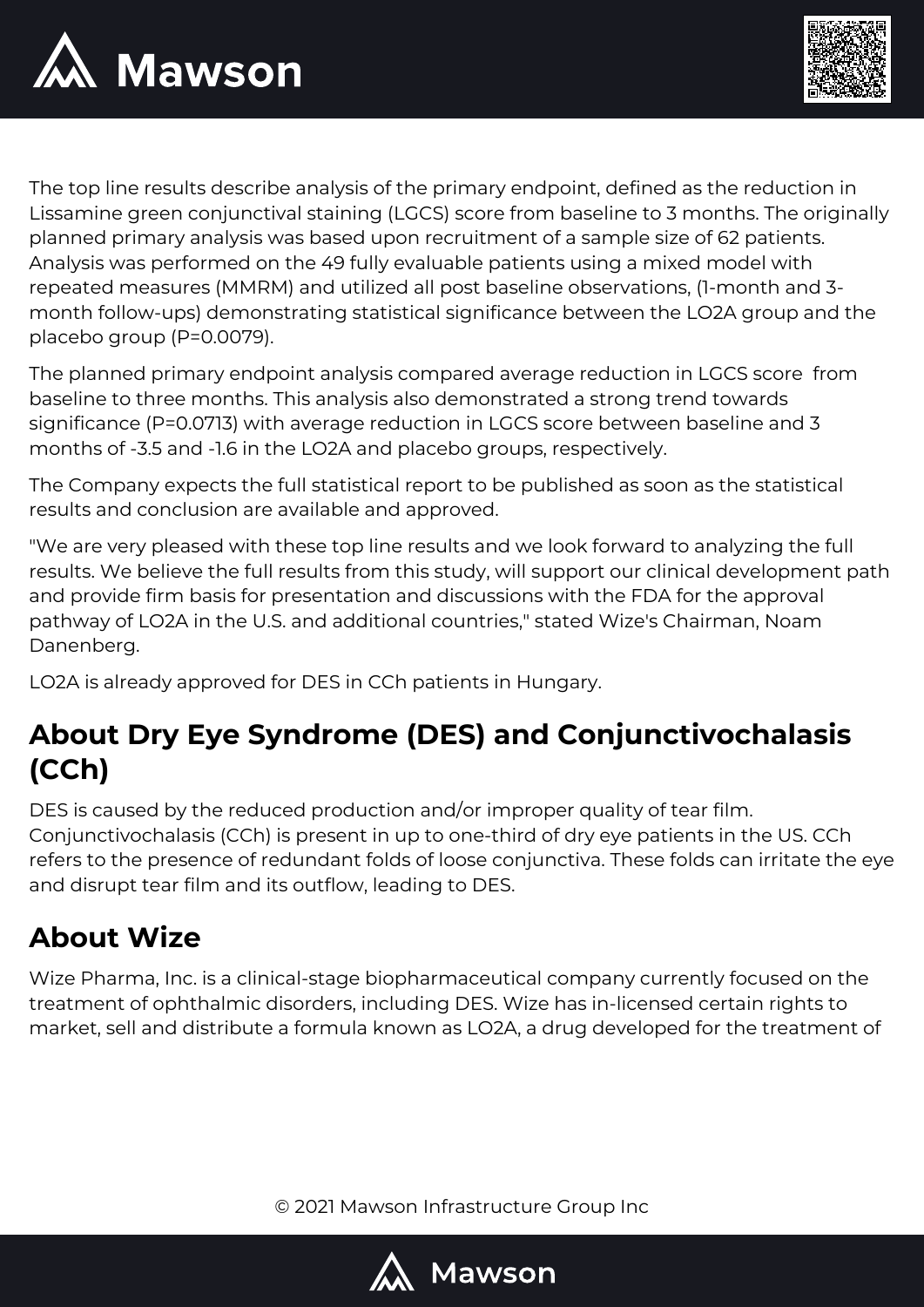



DES, and other ophthalmological illnesses, including Conjunctivochalasis (CCh) and Sjögren's.

LO2A is currently registered and marketed by its inventor in Germany and Switzerland for the treatment of DES, in Hungary for the treatment of DES and CCH and in the Netherlands for the treatment of DES and Sjögren's. Wize's strategy involves engaging local or multinational distributors to handle the distribution of LO2A.

In addition to the above mention study, Wize is currently conducting a randomized, doublemasked, study of LO2A versus Alcon's Systane® Ultra UD. This Study is a multi-center trial in three different medical centers in Israel and will evaluate the safety and efficacy of LO2A for symptomatic improvement of DES in 60 adult patients with Sjögren's.

## **Forward Looking Statements**

Wize cautions you that statements in this press release that are not a description of historical fact are forward-looking statements within the meaning of the Private Securities Litigation Reform Act of 1995. Forward-looking statements may be identified by the use of words referencing future events or circumstances such as "expect," "intend," "plan," "anticipate," "believe," and "will," among others. For example, when we discuss our market potential, we are using a forward-looking statement. Because such statements are subject to risks and uncertainties, actual results may differ materially from those expressed or implied by such forward-looking statements. These forward-looking statements are based upon Wize's current expectations and involve assumptions that may never materialize or may prove to be incorrect. Actual results and the timing of events could differ materially from those anticipated in such forward-looking statements as a result of various risks and uncertainties, which include, without limitation, risks related to the substantial debt that we have incurred; our needs for additional financing; our dependence on a single compound, LO2A and on the continuation of our license to commercialize LO2A; our inability to expand our rights under our license of LO2A; the initiation, timing, progress and results of our trials and product candidate development efforts; our ability to advance LO2A into clinical trials or to successfully complete our preclinical studies or clinical trials; our receipt of regulatory approvals for LO2A, and the timing of other regulatory filings and approvals; the clinical development, commercialization and market acceptance of LO2A; our ability to establish and maintain corporate collaborations; the implementation of our business model and strategic plans for our business and product candidates; the scope of protection we are able to establish and maintain for intellectual property rights covering LO2A and our ability to